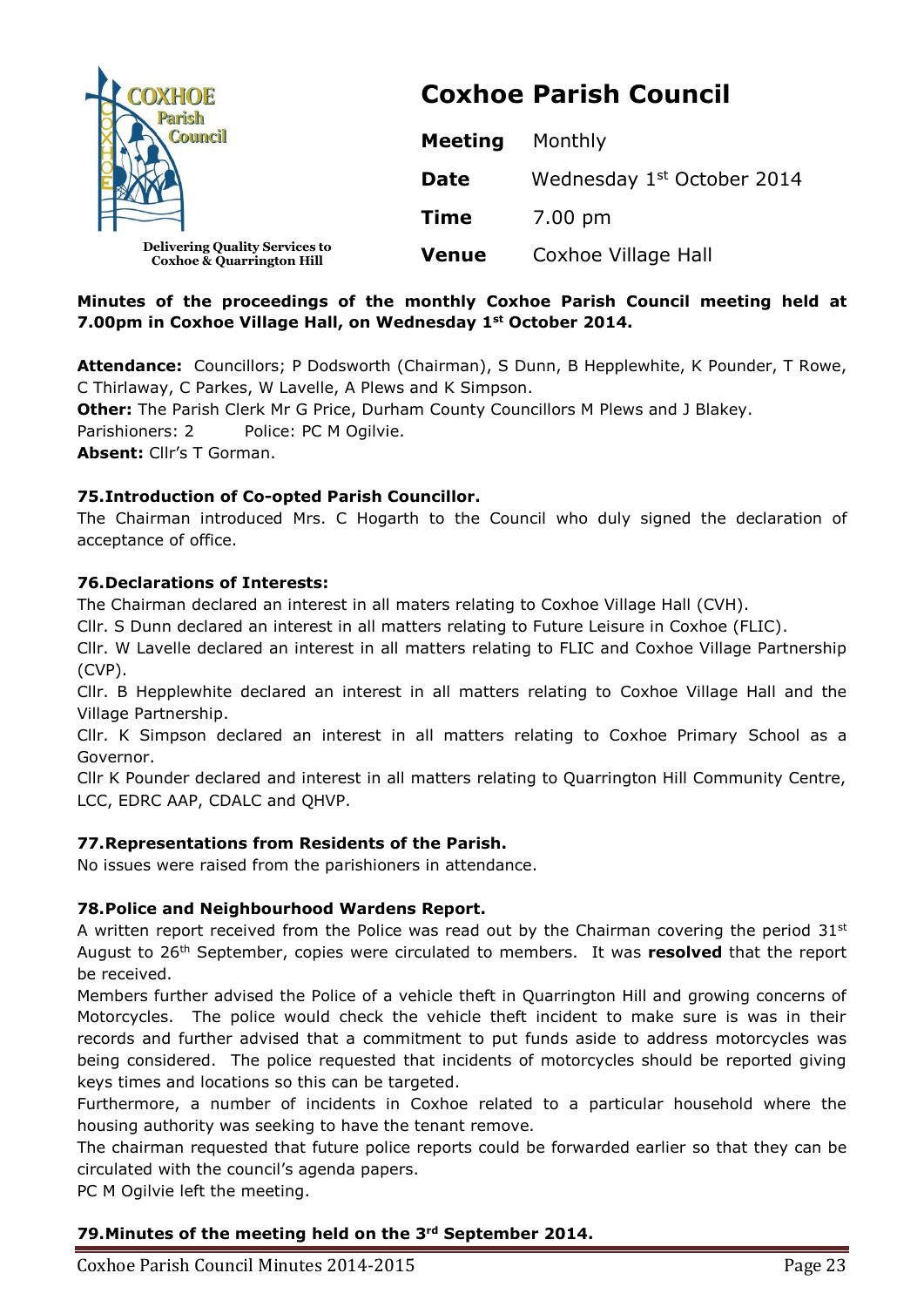Cllr Dunn requested the minute 58 xii be amended to remove Cllr K Pounder from progressing the Quarrington Hill Village Green and Green Strips issue.

Cllr B Hepplewhite requested that minute 63.6 iii be amended from the Coxhoe Village Partnership to the Coxhoe History Group.

Cllr S Dunn requested a Clerk's report to give an update on actions from the previous meeting. This would be provided.

It was **resolved** that the minutes provided a true record and accurate record of the meeting and following amendments they would be signed by the Chairman.

## **80.Minutes of the Special Open Meeting held on the 8th September 2014 on Quarrington Hill Village Partnership.**

It was **resolved** that the minutes provided a true record and accurate record of the meeting and were signed by the Chairman.

## **81.Minutes of the Finance Sub-Committee held on the 18th September 2014.**

Members of the finance committee gave a synopsis of the meeting which examined the council's current and future expenditure profiles, anticipated increases to Precept and the changes to the Local Council Tax Support Grant (LCTSG) were also included in the exercise. This provided the full council with a financial road map illustrating our current financial year and extended to 2017- 2018. A spreadsheet of this was circulated to members for information.

Members raised concern with the anticipated precept increase forecasted at 7% for 2015-2016. The Clerk and members of the Financial Sub-Committee advised that this was an indicative figure that was used to improve the council's reserves and whilst a small change in the LCTSG would also have an effect the on the parish precept the actual Tax Base (number of households that were levied with the precept) is anticipated to increase. Therefore, the increase in precept would be distributed amongst a greater number of household and the actual increase to an individual household may not be as high as 7% illustrated. Furthermore, the following year illustrated a 0% increase in the precept and again the tax Base could also increase with further housing developments coming into the calculation. As a result from this, households could see a precept reduction or remain static. The result of such could provide a further increase in precept income to the council or a reduction to households.

The Tax Base for calculating the actual precept on households in the parish is not yet published by Durham County Council (DCC) and this figure is expected to be released from DCC in November/December when all councils consider precept setting for the next financial year.

Members also noted the funding allocated to Future Leisure in Coxhoe (FLiC) for the years ahead. Members considered that such support was unnecessary. Members of the Financial Sub-Committee advised that funding was also allocated to Quarrington Hill Community Centre and Coxhoe Village Hall. Collectively these three resources were important to the community and without the parishes support they could face difficulties in their operational capacity. This funding was meant to be a supporting initiative to ensure these facilities continue to provide services to the full parish.

Members were also supportive of the initiative to support these facilities as they are well received in the community and the projected support would help these organisations who only just managing to balance their books.

It was **resolved** that the minutes and circulated spreadsheet provided a true record and accurate record of the meeting and were signed by the Chairman.

## **82.Community Reports.**

## **I. Quarrington Hill Village Partnership.**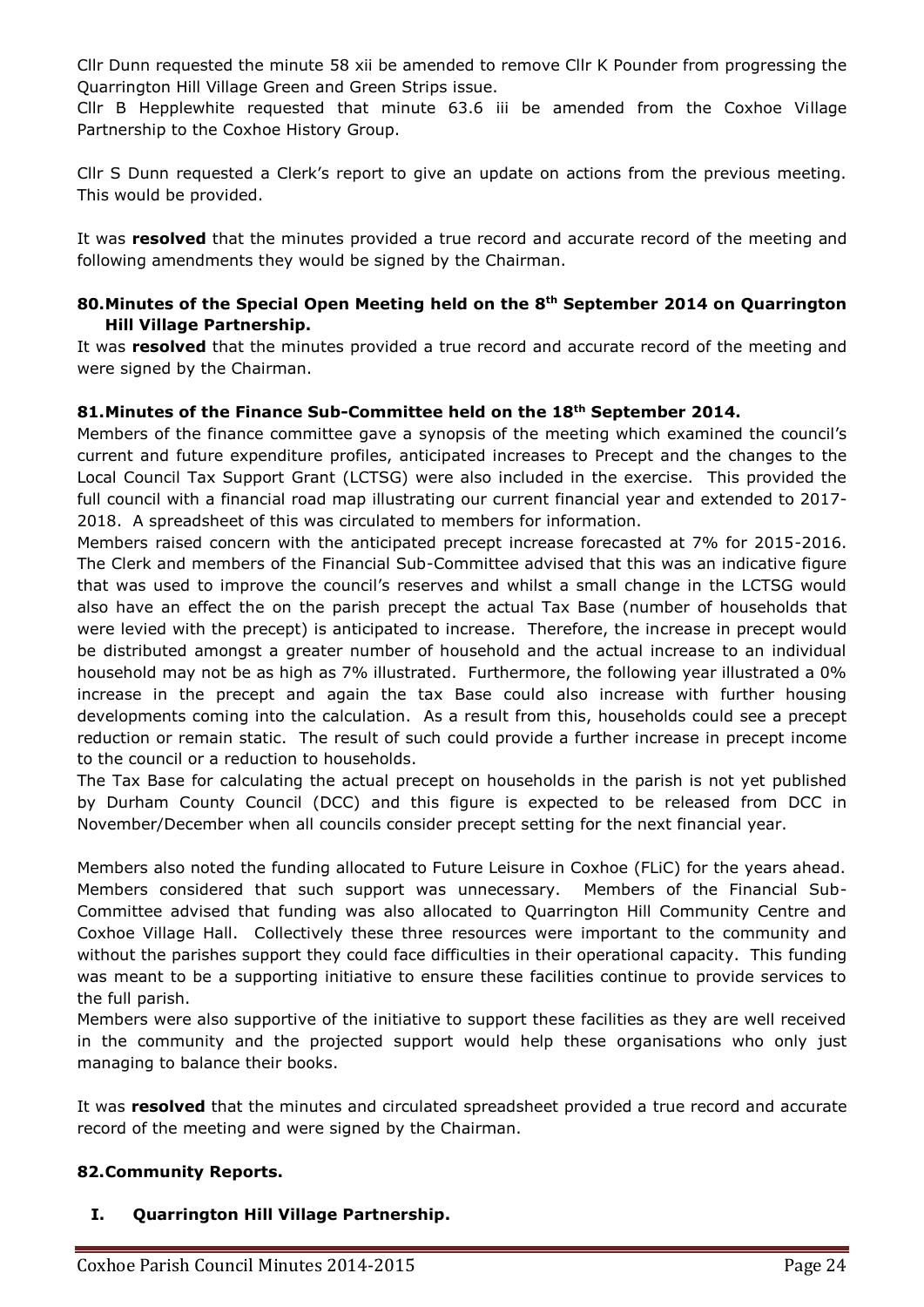Members advised of attending the QHVP AGM on the  $26<sup>th</sup>$  September and the meeting of the management committee held after.

The issue of the outcome of the Special Open Meeting concerning QHVP concluded with the Parish Council resolving to 'Discontinue the working relationship with QHVP and no longer recognise them as being a representative group working for the good of Quarrington Hill' was discussed. At this meeting it was resolved that QHVP would suspend their Standing Orders and operate under their Constitution until they had reviewed their Standing Orders by late November.

A motion to revoke this 'discontinued working relationship' was proposed and seconded. A further motion to keep this 'discontinued working relationship' in place until such times as the Partnership demonstrated they are prepared to be open and inclusive to all residents in Quarrington Hill was proposed and seconded.

#### **Members voted 4-3 in favour of keeping this 'discontinued working relationship' in place.**

Members of Quarrington Hill advised that an exhibition was being held at Quarrington Hill Community Centre (OHCC) on Saturday  $4<sup>th</sup>$  October to display the proposals for the Village Green Scheme and to see the redevelopment works that have taken place in the Centre. It is anticipated that this could be a good event to recruit new members to QHCC and the QHVP to get more people involved in activities and project in the village.

### **II. Quarrington Hill Community Centre** (see above).

#### **III. Coxhoe Community Partnership.**

The Summer Quarterly Report of the Coxhoe Community Partnership was circulated and a verbal update was given. The Parish Council indicated that they would be prepared to make the application to the County and take liability for the proposed signage scheme referred to therein.

The Chairman gave praise to the Partnership for the Annual Report. It was **resolved** to accept the report.

### **IV. Coxhoe Village Hall**

Representatives advised that the centre was improving its financial position and nearing financial sustainability.

It was **resolved** to accept the report.

#### **V. Active Life Centre Coxhoe.**

Representatives advised of the official opening of the 3G pitch by MP Roberta Blackman-Woods and representatives from Sunderland AFC. A coffee morning with MacMillan's Nurses was held with good public support.

The centre was successful in obtaining a grant from Sport England to form a Weight Lifting Club and the grant will be used to upgrade equipment.

No plans are being made to include an outside track at the centre or an Ice Rink on the bowling green.

The Coxhoe Trial Run had over 180 entries and was well received in the community.

A lease arrangement is now in place with Durham County Council for the bowling green. Collaboration with Cassop Cum-Quarrington and Kelloe parishes to support the Bowling Green at Kelloe may see the bowling green hut at Coxhoe moved to the Kelloe site to assist in keeping their bowling green going.

The centre is looking at developing more 3G pitches.

It was **resolved** to accept the report.

### **VI. Young People including Coxhoe Youth Room.**

Minutes of the group's recent meeting were circulated.

Representatives advised that the Grant for funding a feasibility study was decline and will be resubmitted.

At the last meeting Youth Workers attended that help in discussions.

The Vice Chairman gave thanks to members of the Youth Partnership for their efforts. It was **resolved** to accept the report.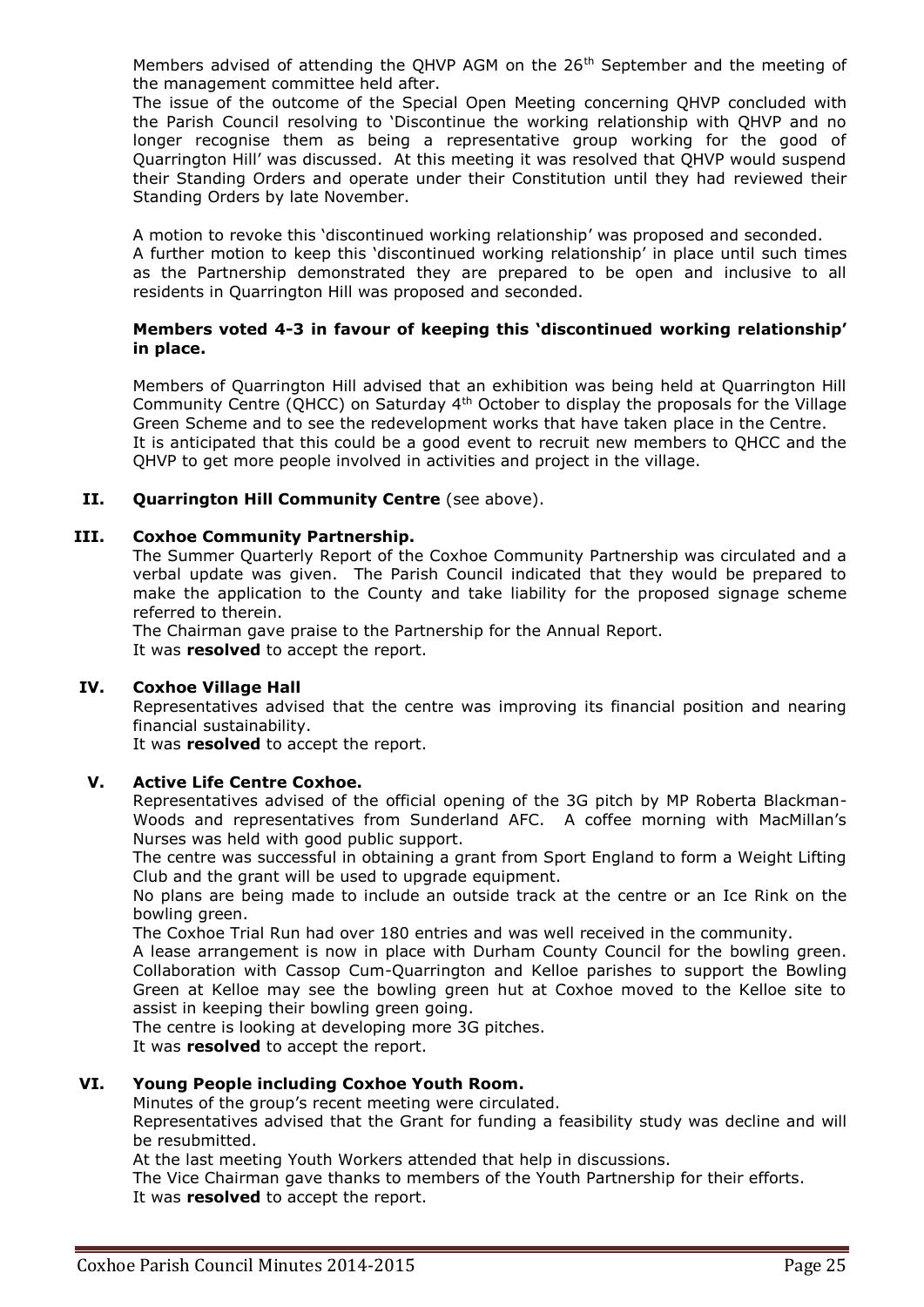### **83.Correspondence for Information and Action.**

**a)** Three Parishes Youth Provision. The Clerk advised of the correspondence received from the Clerk at Cassop-cum-Quarrington Parish Council enquiring if Coxhoe and Kelloe Parish Councils were prepared to enter a joint enterprise to provide Youth Workers in the parishes.

It was **resolved** for the Clerk to reply stating that this Council had earmarked £10,000 annually for the years ahead to provide for youth provision. Whilst the council had not fully agreed how this funding was to be utilized it could form part of a collaborative pool to employ a youth worker.

- **b)** The Clerk advised that Durham County Council was seeking information from parishes concerning their County News Letter. They are seeking information from parish concerning the switch on of the Xmas Lights. It was **resolved** for the Clerk to reply advising that Coxhoe intends to have its lights on for the 1<sup>st</sup> December or earlier. It was further **resolved** for the Clerk to contact the contractor to arrange for our lights to be erected.
- **c)** The Clerk advised that he had received notice from Durham County Council concerning topping up of Salt Levels for local councils. Members advised that no such stock pile was kept by the council. The Clerk further added that he had held discussion with Thinford Nurseries regarding servicing of Salt Bins. This was service they could provide. If this was allowable through Durham County Council this could be a Tendered service. An initial approach had been made to DCC on this matter. It was **resolved** for the Clerk to contact DCC with an outline proposal to provide such service.
- **d)** The Clerk circulated the minutes of the Coxhoe Quarry Liaison Minutes. It was **resolved** to receive these minutes.
- **e)** The Clerk advised that the receipt of the LCR Magazine.
- **f)** The Clerk advised of the correspondence received from DCC concerning British Telecommunications (BT) intention to remove the Phone Box at The Grove, Coxhoe. Members had no objection to this proposal. It was **resolved** for the Clerk to reply accordingly to DCC on this matter.

Members advised of Phone Box in Quarrington Hill that needed repairs and requested the Clerk to advise BT of this matter.

**g)** The Clerk advised of the invitation received from QHVP to celebrate the completion of the buildings improvements and asset transfer from DCC. There will also be a resident's consultation on the village environment project on Saturday 4th October from 10-12am at Quarrington Hill Community Centre.

It was **resolved** that this information be received.

## **84.Durham County Councillor update.**

Cllr Plews advised that the Council had been in recess and had little to report. The review of the Sure Start Service was discussed as there are a number of centres to be closed in the review papers. Consultation on this is ongoing.

It was **resolved** for the Clerk to make a response via the online system outlining the council's concern at the loss of this service and that where possible services are retained in the parish community.

#### **85.Revised Standing Orders for the Council.**

Members raised some minor changes to these. These revisions will be done and final copy circulated for approval at next meeting.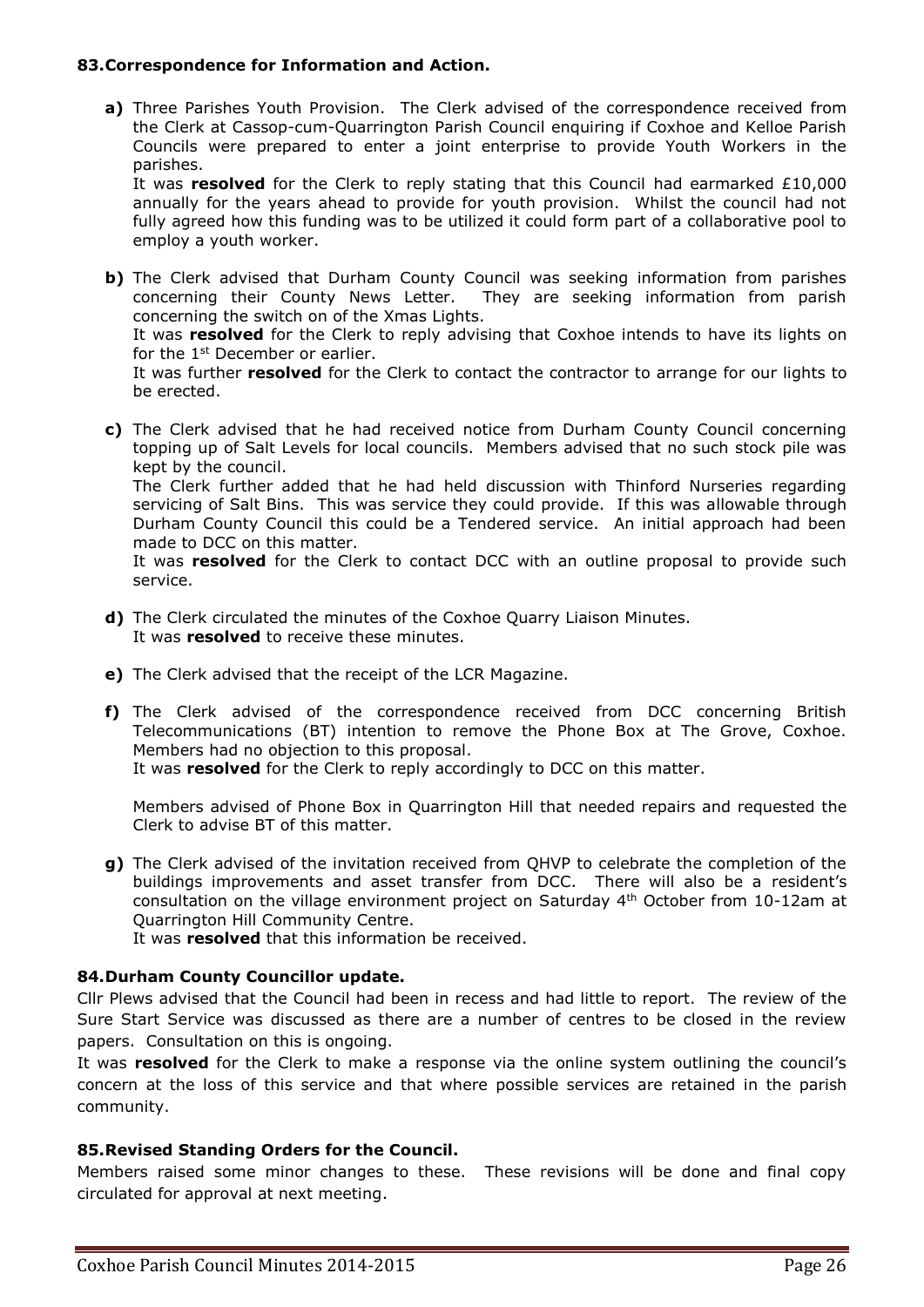## **86.Council Policy on 'A guide for the press and public on attending and reporting meetings of Local Government (filming, videoing and recording meetings).**

The Clerk had circulated a Policy on this matter for the council to consider. It was **resolved** that this policy be adopted by the council.

## **87.Revised Financial Regulations for the Council.**

The Clerk circulated a draft of the new Financial Regulations for member's consideration. Members requested the Clerk to investigate online Banking via Co-op Bank or to seek Bank where this could take place

Members advised that the Financial Sub-Committee agreed to undertake Quarterly and Half Yearly Internal Auditing of Account.

## **88.Revised Council Policy on Complaints Handling.**

The Clerk had circulated a draft of this policy. It was **resolved** that this policy be adopted by the council.

## **89.Quarrington Hill Allotments.**

It was **resolved** to increase the rents from £25 to £30 for the year commencing January 2016. Tenants would be notified of this change in their annual rent demand that would be sent out in December for payment in January 2015.

## **90.Hanging Baskets and Floral Containers Draft Tender Documents.**

The Clerk was preparing such a document and had recently sought contract documentation from other councils to assist in preparing such a Tender. Documents such as; Invitation to Tender, Work Specification, Schedule of Works/Pricing Schedule and the Contract Award Document were being examined and tailored to suit the parish.

# **91.Painting of Village Signs and Steel Seating.**

The Clerk advised that Probations Services were looking for work for young people as part of their 'community payback'. They were prepared to paint the steel public seats and village signs if materials were provided. The cost of this was estimated to be £150.

Members advised that the Railway Gates needed painting also. DCC Cllr Jan Blakey had also sought works from DCC direct services to paint Barriers and Street Bollards. It was **resolved** for the Clerk to liaise with Cllr Blakey on such works.

# **92.Planning Matters.**

## **Applications submitted or under consideration.**

Planning Proposal DM/14/02654/FPA. No objections raised.

Planning Proposal DM/14/02642/FPA. No objections raised. Planning Proposal DM/14/02480/FPA. No objections raised.

# **Notification of Planning Applications Approved by Durham County Council.**

Planning Proposal DM/14/02334/FPA.

Planning Proposal DM/14/02248/FPA.

## **93.Finance.**

# **89.1 Schedule of payments for October distributed for member's approval.**

| Payee               | Category                              | Withdrawal                             | <b>Deposit</b> | <b>Total</b> |
|---------------------|---------------------------------------|----------------------------------------|----------------|--------------|
|                     |                                       | <b>Current Account Opening Balance</b> |                | 6,741.57     |
| Coxhoe Village Hall | Central Services - Insurance          |                                        | 1,162.00       | 7,903.57     |
| <b>TP Gardens</b>   | <b>Grounds Maintenance</b>            | 400.00                                 |                | 7,503.57     |
| Flic                | <b>Central Services - Printing</b>    | 203.00                                 |                | 7,300.57     |
| <b>HMRC</b>         | Central Services - Employee TAX & NI  | 465.98                                 |                | 6,834.59     |
| Clerk               | <b>Central Services - Staff Costs</b> | 1,439.92                               |                | 5,394.67     |